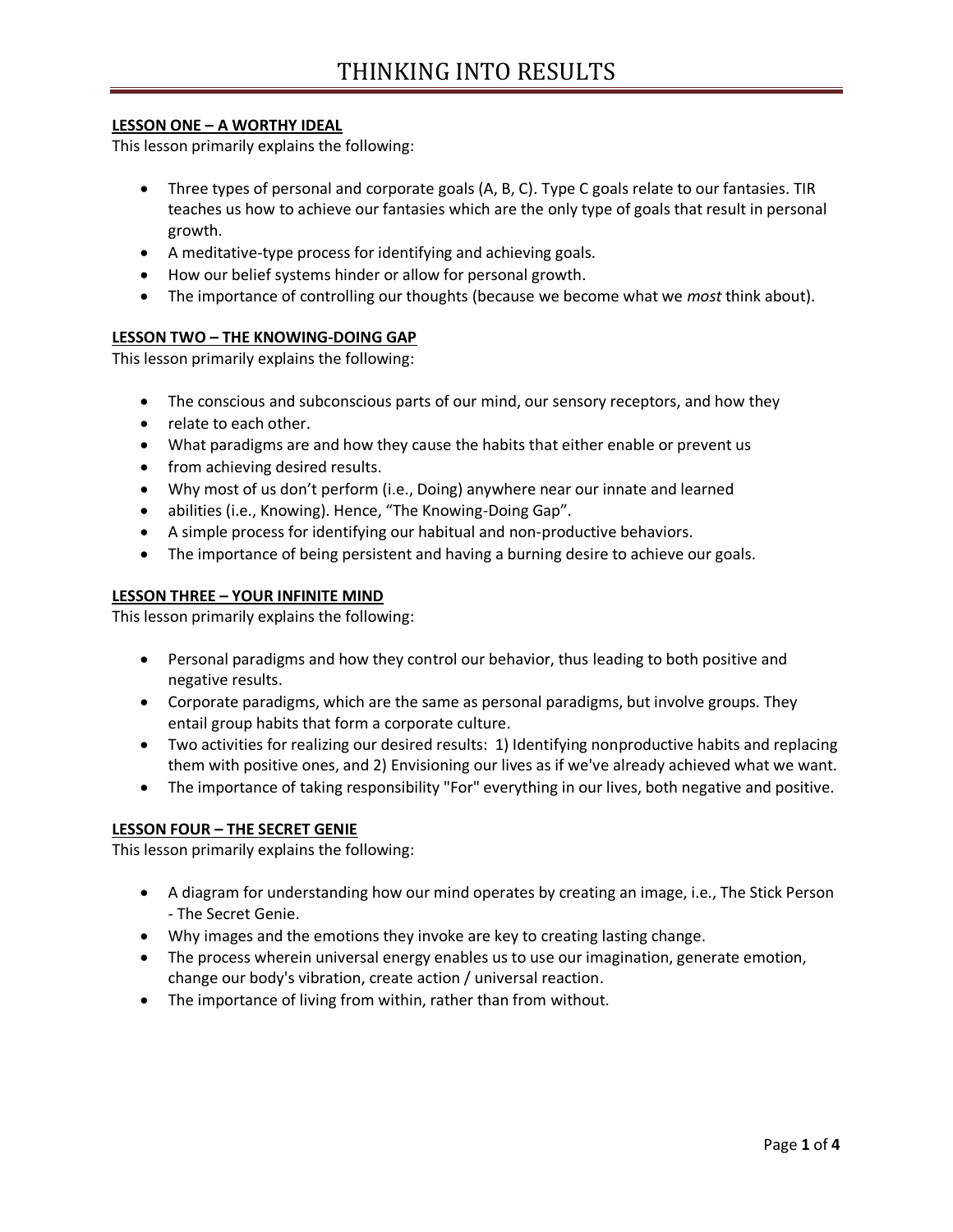## **LESSON FIVE -- THINKING INTO RESULTS**

This lesson primarily discussed the following:

- Our six intellectual faculties: Developing and using these faculties enables us to control our lives and obtain desired results. These faculties are summarized as follows:
	- o **Memory -** There is no such thing as a bad memory, but rather only weak and strong memories.
	- o **Reason -** Reason is what enables us to originate thoughts and ideas. It allows us to observe our results and think of new ways to do things better.
	- o **Perception -** Perception is our point of view. If there is a result in our life that we don't like, we can think the opposite point of view.
	- o **Imagination -** Imagination allows us to create fantasies, which is the beginning of all things manifested in our world.
	- o **Intuition -** Intuition is hard to define because it deals with vibrations and those vibrations create images in our mind that help explain our environment.
	- o **Will -** With the constant barrage of information that we get exposed to, we need a strong will to enable us to concentrate on our desired results.

### **LESSON SIX -- ENVIRONMENT IS BUT OUR LOOKING GLASS**

This lesson primarily discussed the following:

- Your self-image is programmed into your subconscious mind as part of your paradigms. Confident people have a good self-image, insecure people have a poor self-image.
- You also have an outer image. This image is what you project to the world by the way you walk, talk, dress, and interact with people. It's the reflection of what is going on inside of you.
- Teams with a good self-image have members who individually have a good image of themselves. A company's self-image is referred to as its brand and it's either developed organically, i.e., the company does nothing to create it, or strategically.
- Your self-image operates like a control mechanism. When you deviate from your self-image, this mechanism brings you back in line, just as a thermostat brings a room's temperature back to the desired setting. This mechanism was coined Psycho-Cybernetics by Maxwell Maltz in 1960.
- You can change your self-image by consciously imagining the type of person you want to be, i.e., "Imagined Reality", wherein you actually become the image you concentrate on.

### **LESSON 7 --TRAMPLE THE TERROR BARRIER**

This lesson primarily discussed the following:

- Whenever you think of making a dramatic change, anything out of the norm, you are going to run head first into a wall of fear. Because you aren't aware of why you are experiencing this fear, you'll retreat back to your comfortable state (i.e., you hit the Terror Barrier).
- When you courageously face the thing you fear, you automatically experience growth. Do not permit old habits prevent you from performing new acts in an efficient and effective manner.
- The psychological process of experiencing growth is Bondage, Reason, Conflict and Freedom (if you overcome the Terror Barrier).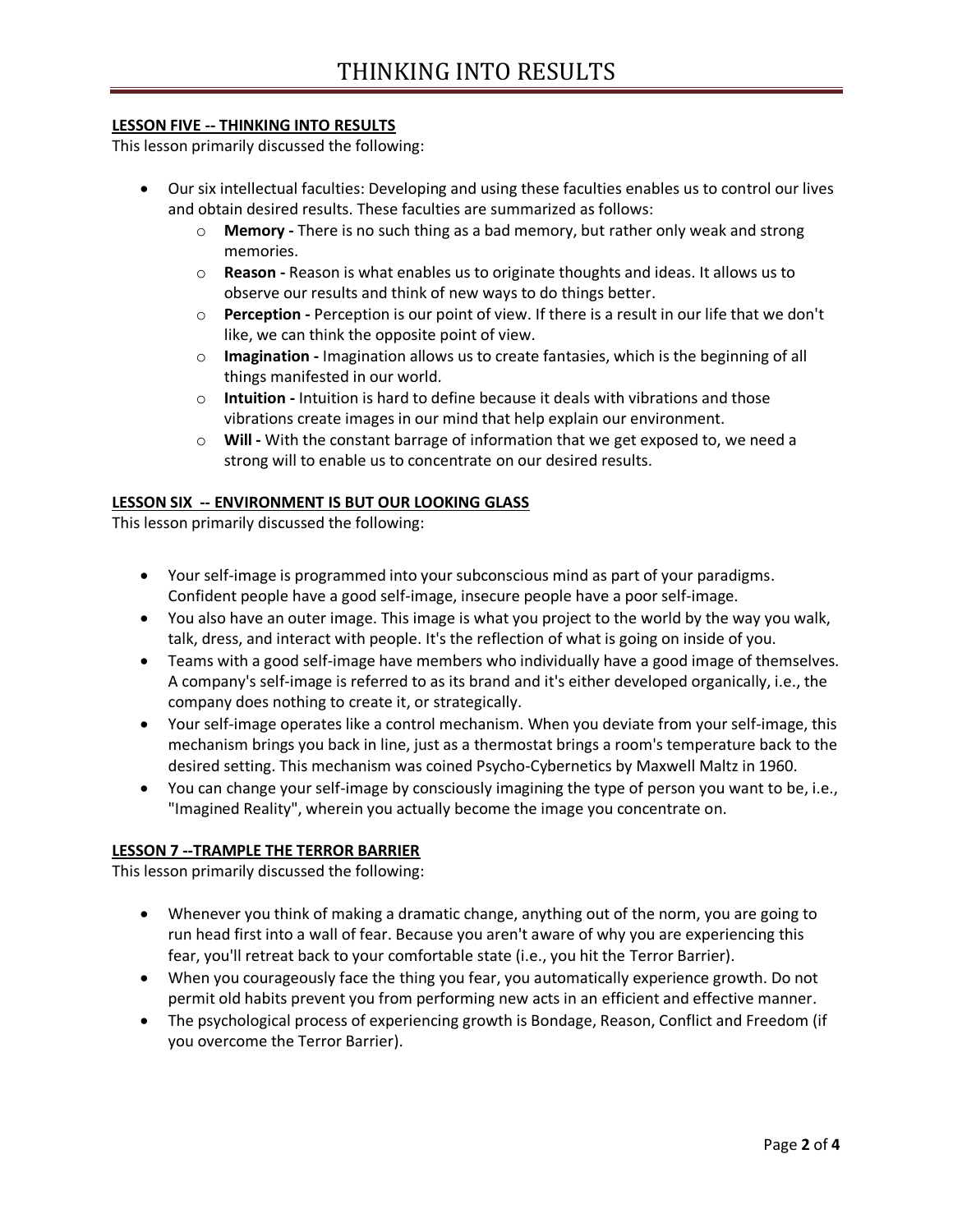# **LESSON 8 -- THE POWER OF PRAXIS**

This lesson primarily discussed the following:

- Praxis is the integration of our beliefs with our behaviors. It describes the mental-physical state you are in which causes you to get the results you are getting. To achieve desired results, your beliefs must be integrated or "BELIEVED" at your subconscious level.
- Napolean Hill (author of Think and Grow Rich) writes, "No one's ready for a thing until they believe that they can acquire it. The state of mind must be belief and not mere hope or wish." In other words, you will never go beyond where you BELIEVE you can go.
- The thoughts that we internalize set up a vibrations, these vibrations cause actions, actions cause reactions. It's the action/reaction that creates the result BELIEF; you've got to believe it can be done.

### **LESSON 9 -- THE MAGIC WORD**

This lesson primarily discussed the following:

- Attitude is the magic word. Attitude is the composite of your thoughts, your feelings, and your actions. All of which are "vibrations". It becomes the foundation of whether you're successful or not. Your attitude is the energy that you send out to the universe; and what you send out is what you'll attract back.
- Most people don't understand or control their attitudes. For those that do, have achieved historical success. The following are a few quotes from such individuals:
	- $\circ$  William James: "The greatest discovery of his generation was that human beings can alter their lives, by altering their attitudes of mind".
	- o William Clement Stone: "There is little difference in people, but that little difference makes a big difference. The little difference is attitude. The big difference is whether it is positive or negative".
	- $\circ$  Thomas Jefferson: "Nothing can stop the man with the right mental attitude from achieving his goal. Nothing on earth can help the man with the wrong mental attitude".

# **LESSON 10 -- THE MOST VALUABLE PERSON**

This lesson primarily discussed the following:

- The importance of becoming and being an effective leader. Napoleon Hill stated, "Most great leaders began in the capacity of followers. They became great leaders because they were intelligent followers.
- Albert E.N. Gray, author of the article, "The Common Denominator of Success", makes many excellent points regarding why some people are successful and many more are failures. These points include:
	- o Successful people "Formed the habit of *Doing* things that Failures *Don't* like to do." The things failures don't like to do are the things people in general (including successful ones) NATURALLY don't like to do. We all have natural likes, dislikes, preferences and prejudices.
	- $\circ$  Successful people are influenced by the desire for pleasing results. They do things that failures don't like to do because they know their actions will help them accomplish their